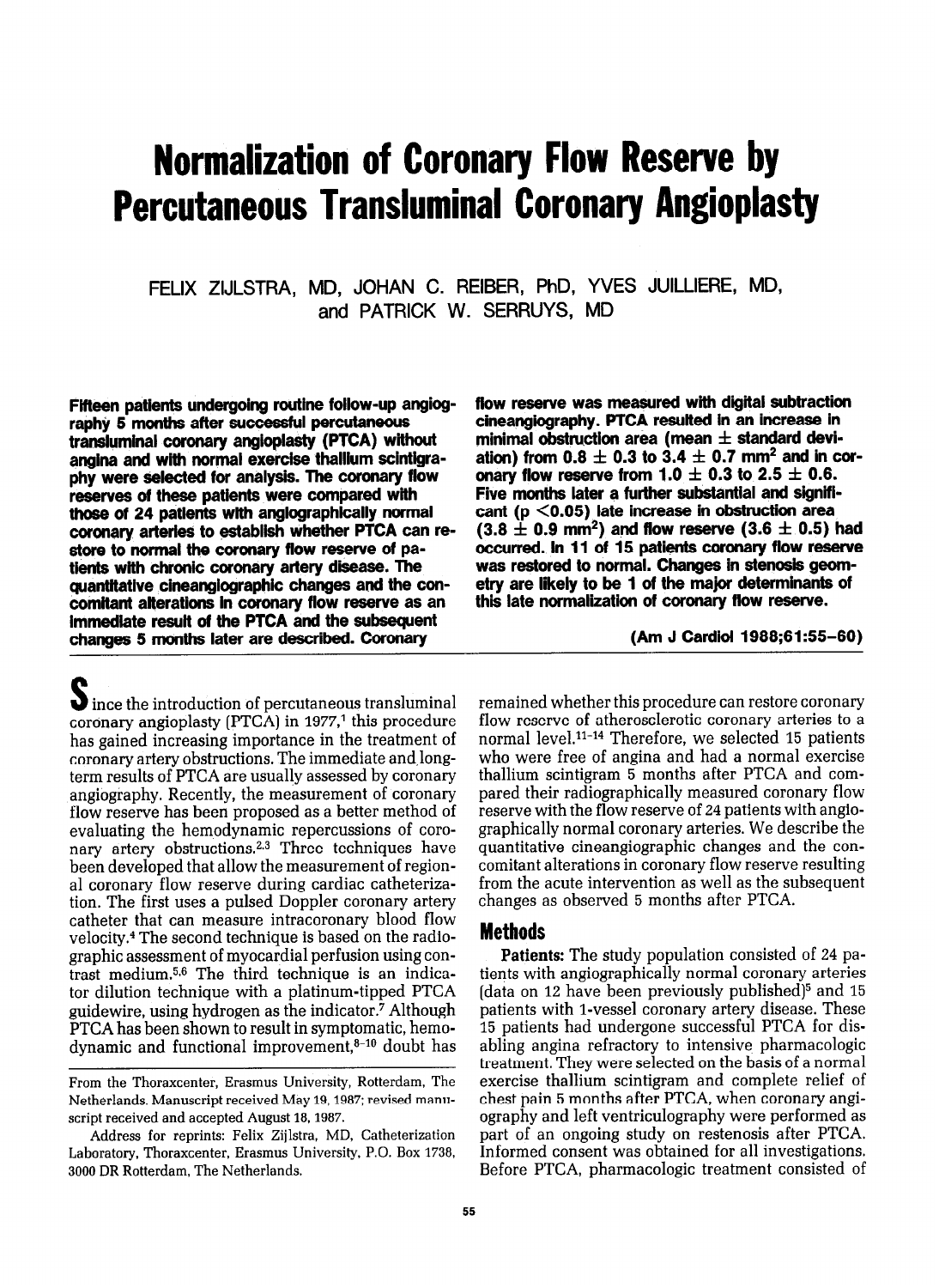|                |          |     |        |     | <b>PTCA</b>     |            |     |                          |            |     |                    |            |
|----------------|----------|-----|--------|-----|-----------------|------------|-----|--------------------------|------------|-----|--------------------|------------|
|                |          |     |        |     | Before          |            |     | After                    |            |     | 5 Months Follow-up |            |
| Pt             | Age (yr) | Sex | Vessel | OA  | $\overline{DS}$ | <b>CFR</b> | OA  | $\overline{\mathsf{DS}}$ | <b>CFR</b> | OA  | DS                 | <b>CFR</b> |
| 1              | 54       | M   | LAD    | 1.2 | 53              | 1.0        | 5.4 | 14                       | 3.0        | 5.2 | 6                  | 2.9        |
|                |          |     | LC     |     |                 | 3.9        |     |                          | 3.7        |     |                    | 4.3        |
| $\overline{2}$ | 31       | M   | LAD    | 0.5 | 70              | 1.0        | 3.7 | 15                       | 2.3        | 3.1 | 19                 | 2.5        |
|                |          |     | LC     |     |                 | 3.3        |     |                          | 2.5        |     |                    | 3.1        |
| 3              | 53       | F   | LAD    | 0.5 | 72              | 0.6        | 3,3 | 27                       | 2.8        | 5.9 | $\overline{7}$     | 3.7        |
|                |          |     | LC     |     |                 | 2.6        |     |                          | 2.5        |     |                    | 2.2        |
| 4              | 36       | М   | LAD    | 0.4 | 70              | 1.2        | 3.7 | 14                       | 3.3        | 2.8 | 20                 | 2,9        |
|                |          |     | LC     |     |                 | 3.2        |     |                          | 3.4        |     |                    | 3.3        |
| 5              | 62       | M   | LAD    | 0.8 | 66              | 1.0        | 2.5 | 44                       | 2.1        | 3.8 | 32                 | 3.8        |
|                |          |     | LC     |     |                 | 2.6        |     |                          | 2.8        |     |                    | 2.9        |
| 6              | 42       | M   | LC     | 0.7 | 66              | 0.7        | 3.8 | 24                       | 1.5        | 2.6 | 38                 | 3.4        |
|                |          |     | LAD    |     |                 | 3.8        |     |                          | 3.6        |     |                    | 4.1        |
| $\overline{I}$ | 53       | М   | R.     | 1.3 | 65              | 0.9        | 3.6 | 31                       | 2.2        | 2.9 | 35                 | 3.9        |
| 8              | 66       | M   | LAD    | 0.7 | 58              | 1.4        | 2.9 | 26                       | 2.7        | 3.1 | 12                 | 2.9        |
|                |          |     | LC     |     |                 | 3.5        |     |                          | 3.8        |     |                    | 3.4        |
| 9              | 59       | м   | LAD    | 1.1 | 64              | 1.0        | 3.5 | 36                       | 1.4        | 4.7 | 21                 | 3.7        |
|                |          |     | LC     |     |                 | 3.2        |     |                          | 3.5        |     |                    | 3.5        |
| 10             | 52       | M   | LC     | 1,4 | 61              | 0.9        | 3.0 | 32                       | 2.9        | 3.9 | 28                 | 4.3        |
|                |          |     | LAD    |     |                 | 3.9        |     |                          | 4.0        |     |                    | 3.7        |
| 11             | 64       | М   | LAD    | 0.6 | 68              | 1.0        | 2.4 | 38                       | 3.1        | 4.1 | 14                 | 4.1        |
|                |          |     | LC     |     |                 | 3.8        |     |                          | 3.3        |     |                    | 4.6        |
| 12             | 53       | M   | R.     | 0.7 | 72              | 0.9        | 3.2 | 49                       | 2.1        | 3.5 | 39                 | 3.5        |
| 13             | 47       | м   | LAD    | 0.8 | 76              | 0.6        | 3.7 | 47                       | 1.8        | 4.2 | 38                 | 3.9        |
|                |          |     | LC     |     |                 | 4.1        |     |                          | 3.6        |     |                    | 4.4        |
| 14             | 58       | M   | R      | 0.6 | 71              | 1.4        | 2.9 | 40                       | 2.8        | 3.6 | 31                 | 3.8        |
| 15             | 66       | M   | LAD    | 0.7 | 58              | 1.4        | 2.9 | 23                       | 2.7        | 3.9 | 13                 | 4.2        |
|                |          |     | LC     |     |                 | 3.3        |     |                          | 3.5        |     |                    | 3.6        |

**TABLE** I **Results of Coronary Flow Reserve and Quantitative Anglographic Data of PTCA Patients** 

**CFR = coronary flow reserve; DS = percentage diameter stenosis: LAD = left anterior descending artery: LC = circumflex artery; OA = mlnimal cross-sectional obstruction area (mm\*); R = right coronary artery.** 



**FIGURE 1. Results of quantltatlve analyses of coronary anglograms, before, lmmedlately after and 5 months afler percutaneous translu**minal coronary angioplasty. OA = minimal cross-sectional obstruc**tlon area (mm\*).** 

nitrates, calcium antagonist agents and  $\beta$ -blocking drugs, and during the 5 months after PTCA the patients were treated with aspirin **500** mg/day and nifedipine 60 mg/day, which was continued on the day of cardiac catheterization. All 39 patients had normal systolic and diastolic wall motion and an ejection fraction of **55%.** Patients with left ventricular hypertrophy, valvular heart disease, angiographic evidence of collateral circulation, anemia, polycythemia or hypertension were excluded because these conditions may influence coronary flow reserve.<sup>15-17</sup>

**Exercise thallium scintigraphy:** The patients performed a symptom-limited exercise test on the bicycle ergometer with stepwise increments of **20** watts/min. All patients exercised to more than 80% of their expected normal exercise capacity (for age, sex and height). Images were obtained immediately after exercise and 4 hours later and analyzed prospectively by 3 experienced observers without knowledge of the angiographic data. Redistribution and persistent defects were considered abnormal.<sup>18,19</sup>

**Quantitative coronary cineangiography:** Before **PTCA, immediately** after PTCA and during repeat catheterization, 2 or 3 identical angiographic projections were filmed. The coronary arterial dimensions were determined with the computer-based Cardiovascular Angiography Analysis System.<sup>5,20,21</sup> In essence. the boundaries of a selected coronary artery segment are detected automatically from optically magnified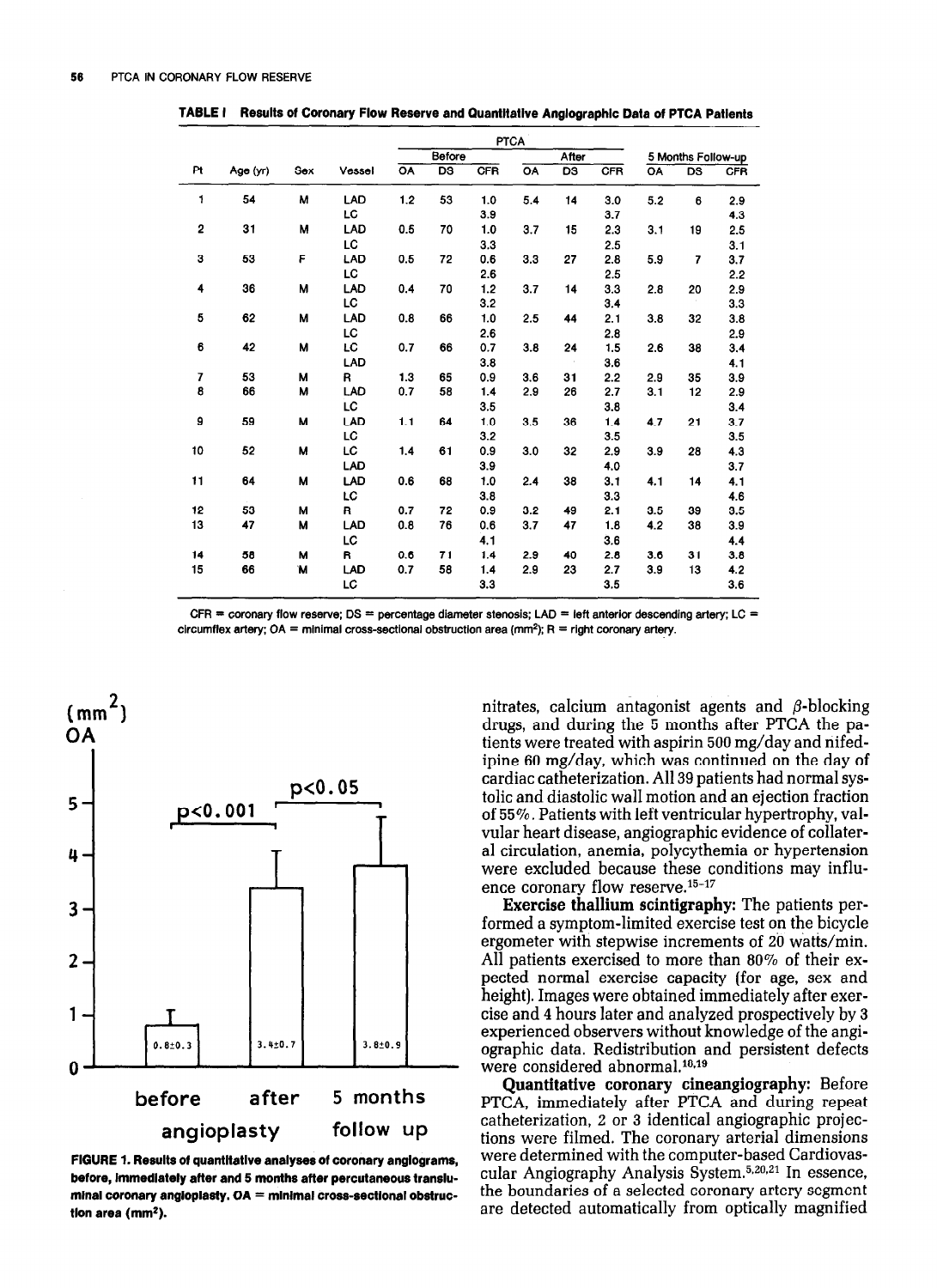and video digitized regions of interest of a cineframe. Calibration of the diameter data in absolute values [millimeters) is achieved by detecting the boundaries of a section of the contrast catheter and comparing the mean diameter in pixels with the known size in millimeters.22 Pincushion distortion is corrected.21 A computer estimation of the original arterial dimensions at the site of obstruction was used to define the reference region.21 The interpolated percentage diameter stenosis and the minimal obstruction area  $(mm<sup>2</sup>)$  were then calculated by averaging the values from at least 2, preferably orthogonal, projections. A mean of 2.2 angiographic projections per patient was used in this study.

Coronary flow reserve measurements: The heart was atrially paced at a rate just above the spontaneous heart rate. An electrocardiographic-triggered injection into the coronary artery 300 ms after the R wave was made with a fixed amount of Jopamidol at  $37^{\circ}$ C through a Medrad Mark IV infusion pump. This nonionic contrast agent has a viscosity of 9.4 cP at 37<sup>°</sup>, an osmolality of  $0.\bar{8}$  osm $\cdot$  kg<sup>-1</sup> and an iodine content of 370 mg/ml. The injection rate of the contrast medium was judged to be adequate when back flow of contrast medium into the aorta occurred. In every patient the injection rate was identical for each coronary injection. The field size of the x-ray equipment was 7 inches. The angiogram was repeated 30 seconds after pharmacologically induced hyperemia by a bolus injection of 12.5 mg papaverine into the coronary artery.<sup>5,23</sup> Five end-diastolic cineframes were selected from successive cardiac cycles.

Logarithmic nonmagnified mask-mode background subtraction was applied to the image subset to eliminate noncontrast medium densities. The last end-diastolic frame before contrast administration was chosen as the mask. A contrast appearance time was determined, using an empirically derived density threshold that was constant for each study and all patients.5 A density image was computed, with each pixel intensity value being representative for the maximal local contrast medium accumulation. The coronary flow reserve was defined as the ratio of the regional flow computed from a hyperemic image (Qh] divided by the regional flow of the corresponding baseline image (Qb). Coronary flow reserve (CFR) was then be calculated as:

#### $Qh/Qb = Dh/Th : Db/Tb$ ,

where D is the mean contrast density and T the mean appearance time at baseline (b) and hyperemia (h). Appearance time and density were computed within user-defined regions of interest that were chosen in such a way that the epicardial coronary arteries visible on the angiogram, the coronary sinus and the great cardiac vein were excluded from the analysis.<sup>5</sup>

Statistical analysis: Comparisons between groups were made after variance analysis with the Student t test for paired or unpaired observations.

#### Results

Quantitative cineangiography: The changes in minimal cross-sectional obstruction area are shown in Table I and Figure 1, and the changes in percentage diameter stenosis are shown in Table I and Figure 2. Percentage area stenosis (mean  $\pm$  standard deviation [SD]) decreased from 89  $\pm$  7 to 51  $\pm$  11% immediately after PTCA. Five months later, percentage area stenosis was further decreased to  $42 \pm 14\%$  (p <0.05).

Coronary flow reserve: In the 24 patients with angiographically normal coronary arteries, coronary flow reserve ranged from 3.4 to 6.5 [Table II]. The mean value was 5.0 (SD  $\pm$  0.8). The lower limit for a normal coronary flow reserve is therefore  $3.4$  ( $2 \times SD$ ) below the mean coronary flow reserve). This is comparable to the normal values for coronary flow reserve reported by other groups. $4,14$  Coronary flow reserve was measured in the myocardial region supplied by the dilated coronary artery before PTCA, immediately after PTCA and 5 months later. Consecutive measurements were also obtained in 12 adjacent myocardial regions supplied by a nondilated coronary artery (Table I, Figure 3). The coronary flow reserve of these adjacent myocardial regions remained unchanged immediately after PTCA and after 5 months' follow-up. Coronary flow reserve (mean  $\pm$  SD) in the myocardial region supplied by the dilated coronary artery increased from  $1.0 \pm 0.3$  to  $2.5 \pm 0.6$  immediately after PTCA ( $p \leq 0.001$ ). In none of these patients was coronary flow reserve restored to a normal level immediately after PTCA. A substantial late improvement (p  $(0.01)$  in coronary flow reserve had occurred 5 months later. Coronary flow reserve in the myocardial region supplied by the dilated coronary artery 5 months after PTCA was of the same magnitude as the coronary flow reserve in the myocardial region supplied by a non-



FIGURE 2. Results of quantltatlve analyses of coronary anglograms, before, immediately after and 5 months after percutaneous transluminal coronary angloplasty.  $DS =$  percentage diameter stenosis.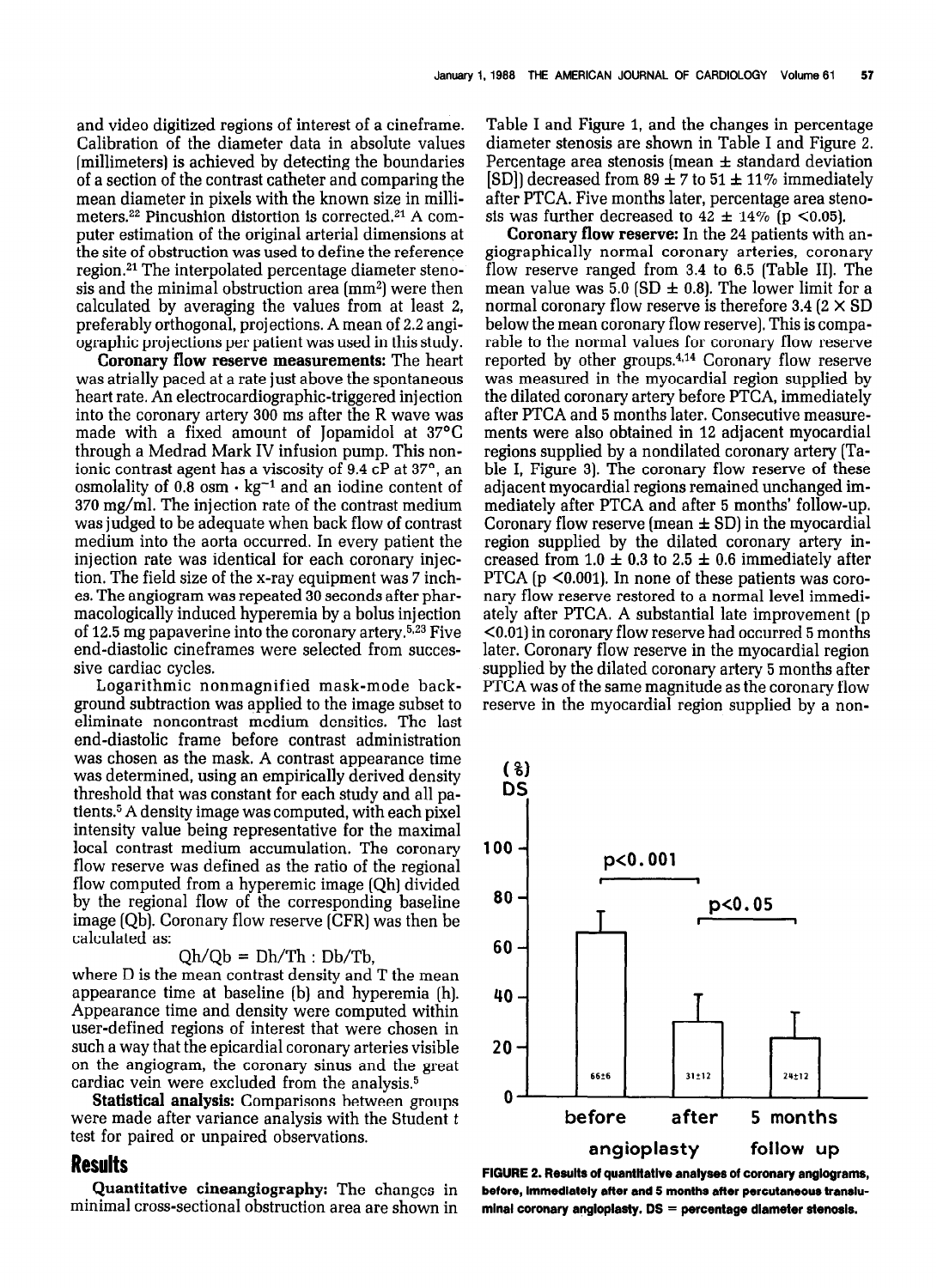TABLE II Results of Coronary Flow Reserve ot Patients with Anglographically Normal Coronary Arteries

| Pt | Age (yr) | Sex | Vessel    | <b>CFR</b> |
|----|----------|-----|-----------|------------|
| 1  | 38       | м   | LAD       | 6.5        |
| 2  | 41       | M   | LC        | 6.2        |
| 3  | 62       | F   | LAD       | 5.3        |
| 4  | 31       | М   | R         | 5.2        |
| 5  | 60       | м   | LC        | 5.0        |
| 6  | 63       | M   | LC        | 5.0        |
| 7  | 54       | м   | <b>LC</b> | 5.0        |
| 8  | 48       | М   | LC        | 4.0        |
| 9  | 66       | F   | LC        | 4.5        |
| 10 | 52       | М   | LAD       | 4.0        |
| 11 | 59       | М   | LAD       | 5.0        |
| 12 | 59       | м   | <b>LC</b> | 4.8        |
| 13 | 47       | М   | LC        | 4.9        |
| 14 | 58       | м   | LAD       | 3.7        |
| 15 | 59       | м   | LAD       | 4.3        |
| 16 | 54       | F   | LC.       | 6.4        |
| 17 | 61       | М   | LAD       | 4.9        |
| 18 | 62       | м   | R         | 4.8        |
| 19 | 58       | м   | LAD       | 4.7        |
| 20 | 57       | м   | R         | 4.6        |
| 21 | 64       | м   | LAD       | 4.5        |
| 22 | 61       | м   | LAD       | 3.4        |
| 23 | 50       | М   | LAD       | 6.3        |
| 24 | 58       | М   | LAD       | 4.0        |

 $CFR = \text{coronary flow reserve}$ ;  $LAD = \text{left anterior descending coronary}$ artery;  $LC =$  circumflex artery;  $R =$  right coronary artery.



dilated and angiographically not diseased coronary artery. In 11 of the 15 patients (73%) coronary flow reserve of the dilated coronary artery was restored to a normal level of  $\geq$ 3.4, whereas in 4 of 15 patients (27%) coronary flow reserve was still abnormal (Figures 4 and 5). Coronary flow reserve 5 months after PTCA was related to the change in minimal cross-sectional obstruction area occurring between immediately after PTCA and at follow-up (linear regression analysis:  $r =$ 0.61, standard error of the estimate  $= 0.46$ , Figure 6). In 10 patients the minimal cross-sectional obstruction area 5 months after PTCA was larger than immediately after the procedure [late improvement), Only 1 patient had a coronary flow reserve of <3.4. In 5 patients the minimal cross-sectional obstruction area 5 months after PTCA was smaller than the area immediately after the procedure [late deterioration). The percentage of patients showing normalization of coronary flow reserve 5 months after PTCA is substantially higher ( $p$  <0.05, chi-square test) in the group with late angiographic improvement (9070) compared with the group with late deterioration (40%).

### **Discussion**

The purpose of the present study was to establish whether coronary flow reserve in a myocardial region

> FIGURE 3. Coronary flow reserve (CFR) measured with digital subtraction cineanglography, before, lmmedlately after and 5 months after percutaneous translumlnal coronary angloplasty. The shaded bars represent the CFR of the myocardial region supplied by the dilated coronary artery. The open bars represent the CFR of an adjacent myocardlal region wpplled by a nondllated and anglographlcally normal coronary artery.

FIGURE 4. Coronary flow reserve (CFR) plotted against mlnlmal cross-sectlonal obstructlon area (OA) 5 months after percutaneous translumlnal coronary angloplasty. The lower limit of the normal value for CFR as measured with the digital subtraction cineanglographic technique is 3.4.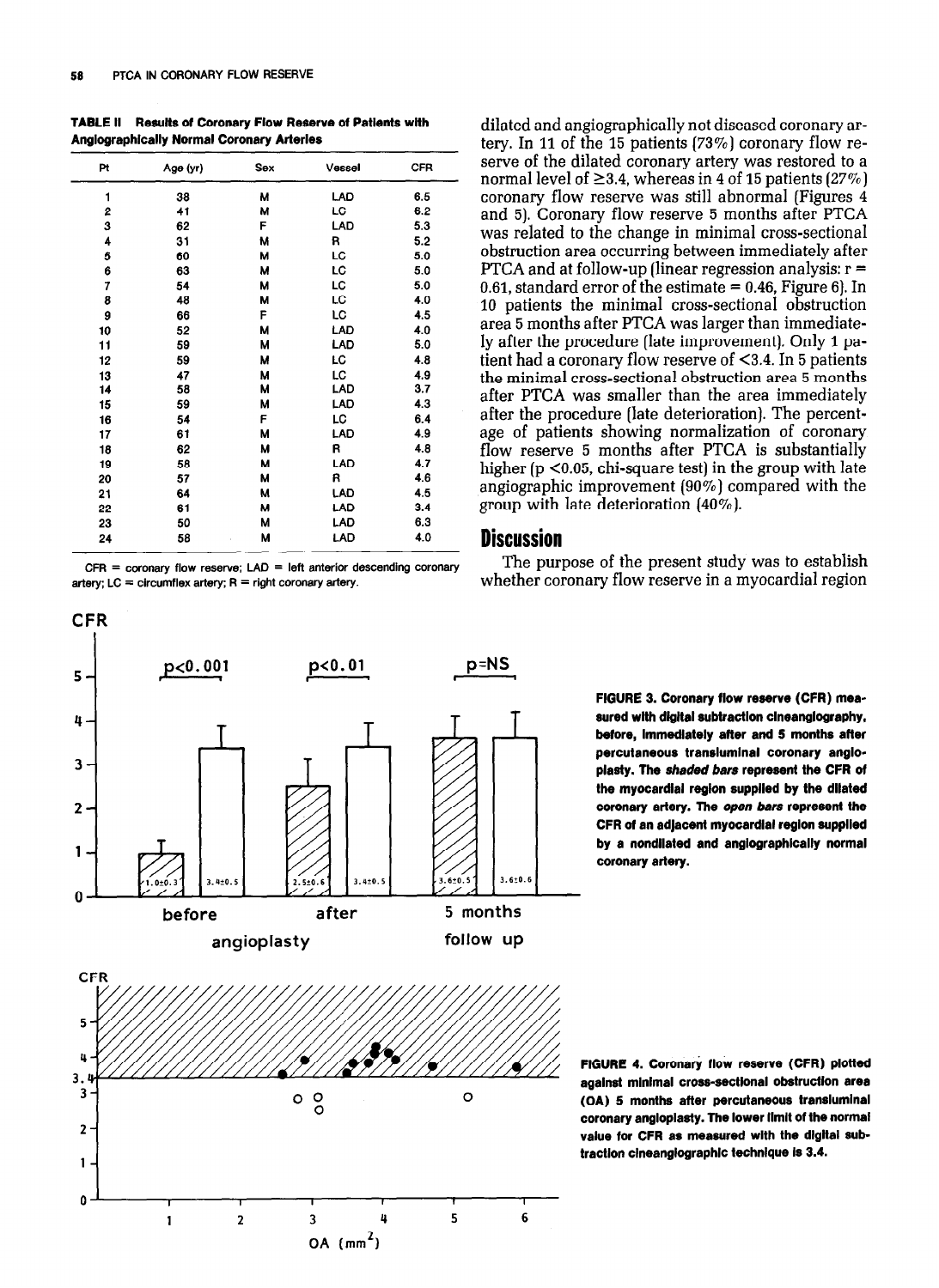supplied by a stenotic coronary artery could be restored to normal by PTCA. Immediately after PTCA, coronary flow reserve is not normalized. $11-14$  In 11 of our 15 patients without angina and with normal exercise thallium scintigraphy 5 months after PTCA, coronary flow reserve was normalized. There are several possible explanations for this phenomenon.

First, since coronary flow reserve is a ratio between maximal coronary blood flow and resting flow, an increase in resting flow results in a decrease of this ratio. The radiographic technique we used does not provide us with absolute measurements of volume flow and we therefore cannot draw any conclusion regarding the resting coronary volume flow after the PTCA procedure. However, several investigators using the thermodilution technique in the coronary sinus or the great cardiac vein have reported comparable resting volume flows before and after PTCA.24-26

Second, metabolic, humoral or myogenic factors may limit coronary flow reserve after PTCA. The metabolic derangements due to the PTCA seem quickly reversible, as shown by the fast decline of temporarily increased lactate, hypoxanthine and potassium ion concentrations, <sup>24,27</sup> and are therefore not likely to be of major significance. Although humoral factors such as thromboxane release<sup>28</sup> may influence vasoactive regulation in a specific subgroup of patients with complicated PTCA, so far no evidence has been presented for the persistence of humoral derangements after PTCA. The long-standing reduction in perfusion pressure distal to the stenotic lesion may induce alterations in the complex mechanism of coronary blood flow autoregulation,<sup>11</sup> and a prolonged period of time might be needed before these abnormalities subside.29

Third, the impaired coronary flow reserve could be directly related to the severity of the residual stenosis. Cross-sectional area as measured immediately after PTCA, generally, is about threefold increased as a result of the procedure, but it remains grossly abnormal.<sup>30,31</sup> In the 6 months after PTCA important morphologic changes may take place. Johnson et a130



FIGURE 5. Coronary flow reserve (CFR) plotted against percentage diameter stenosis (DS) 5 months after percutaneous translumlnal coronary angloplasty. The lower limit of the normal value for CFR as measured wlth the dlgltal subtraction clneanglographlc technique Is 3.4.

reported a late increase in cross-sectional obstruction area in about one-third of their patients. In our selected group of patients with no angina and a normal exercise thallium scintigram, the percentage of patients with late angiographic improvement was even higher (66%). In a previous study in our laboratory the relation between cross-sectional obstruction area and coronary flow reserve in patients with stable angina



FIGURE 6. Relation between coronary flow reserve (CFR) 5 months after percutaneous transluminal angloplasty and the change that occurred in minimal cross-sectional obstruction area ( $\triangle$ OA) between Immediately after percutaneous translumlnal coronary angloplasty and 5 months later. The lower llmlt of the normal value for CFR as measured with the digital subtraction clneanglographlc technique Is 3.4.



FIGURE 7. Relation between coronary flow reserve (CFR) and cross-sectional obstructlon area (OA) as prevlously reported.5 The solid line is the best fit curve and the shaded area corresponds to the 95% confidence limits. The mean values and standard deviations of coronary flow reserve and obstructlon area as obtalned In the present study, before percutaneous translumlnal coronary angloplasty (circle), immediately after (square) and 5 months later (*triangle*), are plotted on this diagram.